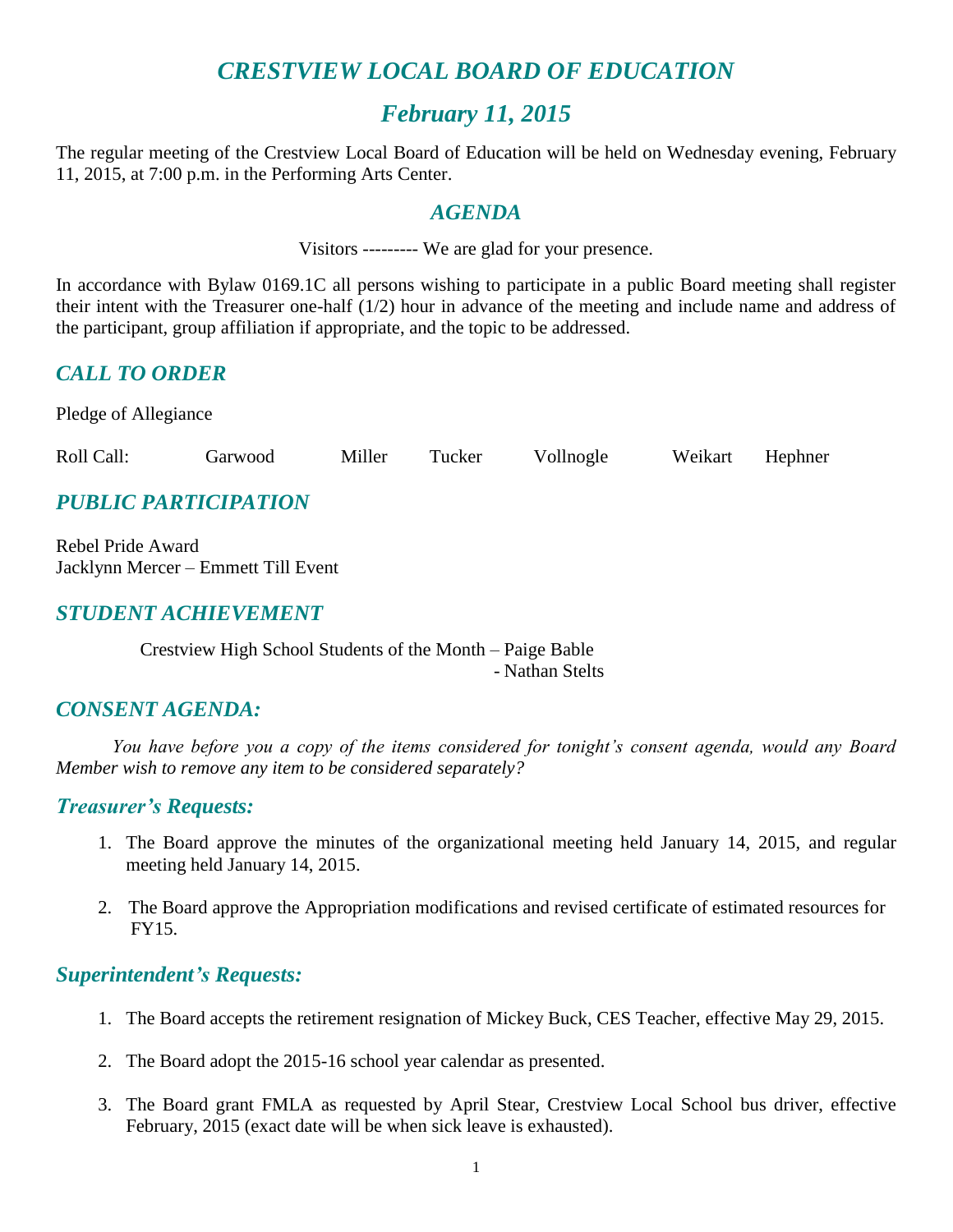4. The Board grant supplemental contract to the following licensed personnel for the 2014-15 school year as per salary schedule for the assignment designated; all required reports are on file:

Daniel Hill – CHS Varsity Head Baseball Coach

- 5. The Board authorize Mr. Eric Bable and Mr. Brady Amerson to proceed with plans to take an educational field trip to Orlando, Florida, (Walt Disney World) February 10-16, 2016 for the band and chorale students. All cost will be the responsibility of the students.
- 6. The Board approve the stipend payment to the following certificated personnel for the 2014-15 school year as per salary schedule for the assignments designated; all required reports are on file:

Ashley Bartholomew - Cooperating Teacher Supervision of student teachers Shawn Louk - Cooperating Teacher Supervision of student teachers Michele Shaffer - Cooperating Teacher Supervision of student teachers

7. The Board approve the following as a non-paid volunteer for the 2014-15 school year; all required report are on file:

Jennifer Tucker – Volunteer Softball Coach

8. The Board approve the pupil activity contract to the following nonteaching personnel for the 2014-15 school year as per salary schedule for the assignments designated pursuant to O.R.C. 3313.53; all required reports are on file:

> Melvin Miller – CHS Varsity Assistant Softball Coach Gerard Grimm – CHS Junior Varsity Baseball Coach

9. The Board grant supplemental contracts to the following certificated personnel to provide OGT intervention for the 2014-15 school year, pending adequate student enrollment; stipend payment as per contract; all required reports are on file:

| Veronica Kotel           | J. Grady Long   |
|--------------------------|-----------------|
| Ronald McCloskey         | Jacklynn Mercer |
| <b>Sheena Montgomery</b> | Sarah Valingo   |

10. The Board grant supplemental contracts to the following certificated personnel to provide achievement test intervention at the elementary school under the T.E.C. (Teach Each Child) program for the, 2014- 15 school year, pending adequate student enrollment; stipend payment as per contract; all required reports are on file:

Benjamin Corll Kathleen Rotellini

11. The Board grant supplemental contracts to the following certificated personnel to provide achievement test intervention at the middle school under the T.E.C. (Teach Each Child) program for the 2014-15 school year, pending adequate student enrollment; stipend payment as per contract; all required reports are on file:

| Doris Buzzard     | Joanna Ippolito  |
|-------------------|------------------|
| Allison Lemaster  | Monica McDonough |
| Stephanie Stewart | Deborah Stockman |
| Scott Workman     |                  |

12. The Board approve the following certificated personnel be placed on the approved substitute list for the 2014-15 school year, be granted a limited teaching contract, substitute basis only, according to salary schedule; pending receipt of all required reports:

#### *High School, Middle School & Elementary School*

| Jolane Day – High School 7-12         | Delores Persing – Early Childhood P-3 |
|---------------------------------------|---------------------------------------|
| Amie Cope – Integ. Language Arts 7-12 |                                       |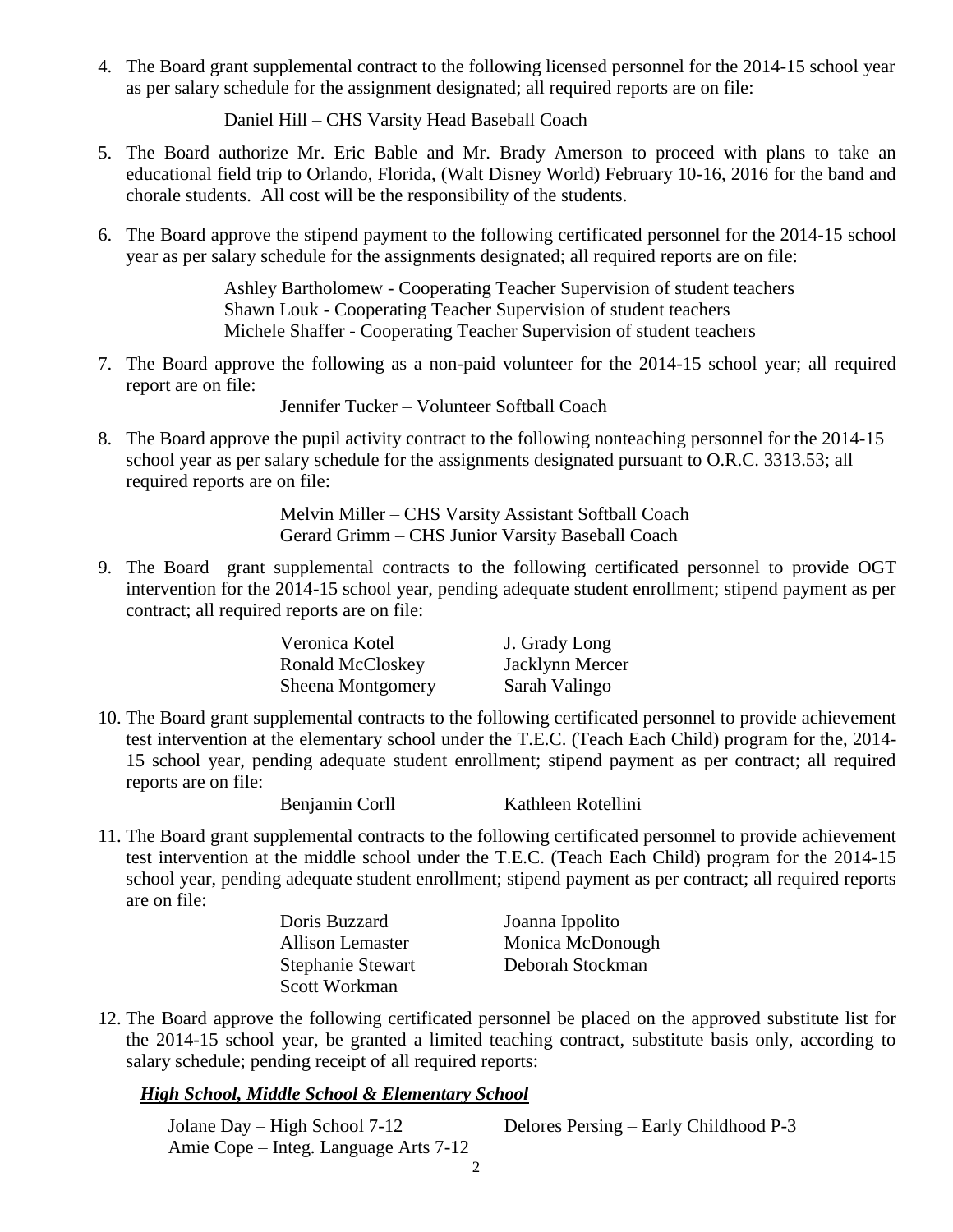13. The Board approve the following non-teaching personnel be placed on the approved substitute list for the 2014-15 school year, substitute basis only, according to wage rate for the assignment designated; all required reports are on file:

*Custodian* – Jeffrey Oliver – effective February 5, 2015

- 14. The Board approve to increase the rate from \$25.00 to \$30.00 per hour for security services provided by the Columbiana County Sheriff Deputies effective February 9, 2015.
- 15. The Board approve the pupil activity contract to the following nonteaching personnel for the 2014-15 school year as per salary schedule for the assignments designated pursuant to O.R.C. 3313.53; pending receipt of all required reports:

Todd Kibby – CHS Varsity Assistant Baseball Coach

## **END of CONSENT AGENDA**

Recommend the Board approve the consent agenda as presented:

|          | Moved by ______, second by ______ to approve consent agenda. Vote yes: |                           |  |
|----------|------------------------------------------------------------------------|---------------------------|--|
| Vote no: | Absent: .                                                              | . Motion carried . Failed |  |

#### *Treasurer's Requests/Recommendations not included in Consent Agenda:*

1. Recommend: The Board approve financial reports and investments as prepared and presented.

Moved by \_\_\_\_\_, second by \_\_\_\_\_. Vote yes:  $\frac{1}{\sqrt{2}}$ , \_\_\_\_, \_\_\_\_, \_\_\_\_, \_\_\_\_. Vote no: \_\_\_, \_\_\_\_, \_\_\_\_\_, \_\_\_\_\_\_, Absent: \_\_\_\_\_, \_\_\_\_\_. Motion carried \_\_\_\_\_. Failed \_\_\_\_\_.

2. Recommend: The Board accept amounts and rates as determined by the budget commission and authorizing the necessary tax levies and certifying them to the county auditor.

Moved by \_\_\_\_\_, second by \_\_\_\_\_. Vote yes:  $\frac{1}{\sqrt{2}}$ , \_\_\_\_, \_\_\_\_, \_\_\_\_, \_\_\_\_. Vote no: \_\_\_, \_\_\_\_\_, \_\_\_\_\_\_, \_\_\_\_\_\_\_. Absent: \_\_\_\_\_\_, \_\_\_\_\_\_. Motion carried \_\_\_\_\_\_. Failed \_\_\_\_\_.

3. Recommend: The Board approves authorizing an agreement for the purchase of natural gas supply for the period commencing with the July billing cycle of 2015.

WHEREAS, The School District is a member of the Ohio Mid-Eastern Regional Education Service Agency ("OME-RESA"), a Council of Governments authorized by state statute to aggregate purchasing needs of schools and related nonprofit educational entities so as to take advantage of economies of scale when purchasing essential products and services; and

WHEREAS, OME-RESA has partnered with Titan Energy New England, Inc. (Titan Energy) to perform a competitive Request for Proposal (RFP) on its behalf to solicit pricing from retail natural gas service providers for its members and agency affiliates; and

WHEREAS, as a result of this competitive RFP the winner will supply the School District with natural gas at a price and term as endorsed by OME-RESA; and

NOW, THEREFORE, be it resolved by the Board of Education of the Crestview Local School District, County of Columbiana, State of Ohio, as follows: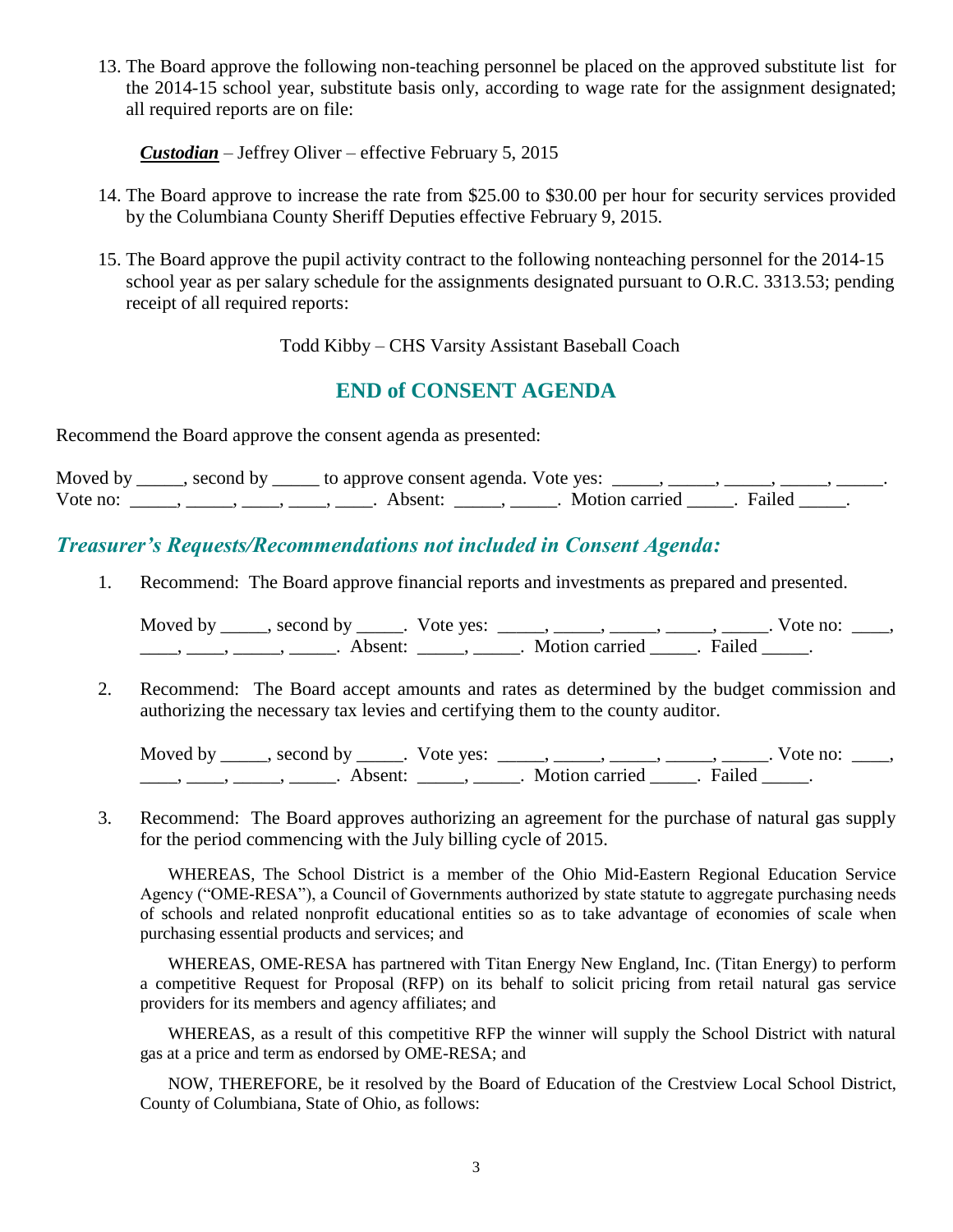The Board of Education does hereby authorize the signature of the Treasurer, Superintendent or their designated alternate to execute the purchase of natural gas between the School District and the winner of OME-RESA and Titan Energy's natural gas procurement RFP.

Moved by \_\_\_\_\_, second by \_\_\_\_\_. Vote yes:  $\_\_\_\_\_\_\_\_\_\_\_\_\_\_\_$  \_\_\_\_\_, \_\_\_\_\_, \_\_\_\_\_. Vote no:  $\_\_\_\_\_\_\$ \_\_\_\_, \_\_\_\_\_, \_\_\_\_\_\_, Absent: \_\_\_\_\_, \_\_\_\_\_. Motion carried \_\_\_\_\_. Failed \_\_\_\_\_.

#### 4. Recommend: The Board accept donations from:

| a. Dynamic Structures     | \$500.00 to CHS Softball                    |
|---------------------------|---------------------------------------------|
| b. Majestic Manufacturing | \$250.00 to CHS Softball                    |
| c. Terry McElroy          | \$250.00 for CHS Boys Basketball game balls |
| d. Joy Housel             | \$25.00 to CES Public School Support        |

Moved by \_\_\_\_\_, second by \_\_\_\_\_. Vote yes: \_\_\_\_\_, \_\_\_\_\_, \_\_\_\_\_, \_\_\_\_\_, \_\_\_\_\_. Vote no: \_\_\_\_, \_\_\_\_\_, \_\_\_\_\_, \_\_\_\_\_\_\_. Absent: \_\_\_\_\_\_, \_\_\_\_\_. Motion carried \_\_\_\_\_. Failed \_\_\_\_\_.

# *Race To The Top:* Mr. Miller

# *Board Reports:*

| 1. | Career Center Report                      | Mr. Tucker       |
|----|-------------------------------------------|------------------|
| 2. | <b>Student Achievement Liaison Report</b> | Dr. Miller       |
|    | 3. Legislative Report                     | Mr. Weikart      |
| 4. | <b>Student Board Member Report</b>        | Courtney Hephner |
|    |                                           |                  |

#### *Board Committee Reports:*

| 1. Buildings & Grounds | Mr. Vollnogle |
|------------------------|---------------|
| 2. Athletic Council    | Mr. Tucker    |
| 3. Personnel           | Mr. Vollnogle |
| 4. Finance Audit       | Dr. Miller    |
| 5. Policy              | Dr. Miller    |
| 6. Communications      | Mr. Weikart   |
| 7. Insurance           | Mr. Vollnogle |

#### *Administrative Reports:*

| 1. | <b>Elementary School</b> | Mrs. Dangerfield      |
|----|--------------------------|-----------------------|
| 2. | Middle School            | Mr. Richardson        |
| 3. | <b>High School</b>       | Mrs. Dickson          |
| 4. | <b>Special Education</b> | Mr. Hill              |
| 5. | Athletic                 | Mr. Cusick/Mrs. Sapp  |
| 6. | Lunchroom                | Mrs. Peddicord        |
| 7. | Technology               | Mr. Miller            |
| 8. | Transportation           | Mr. Floor/Mr. Burbick |
|    | 9. Maintenance           | Mr. Radman            |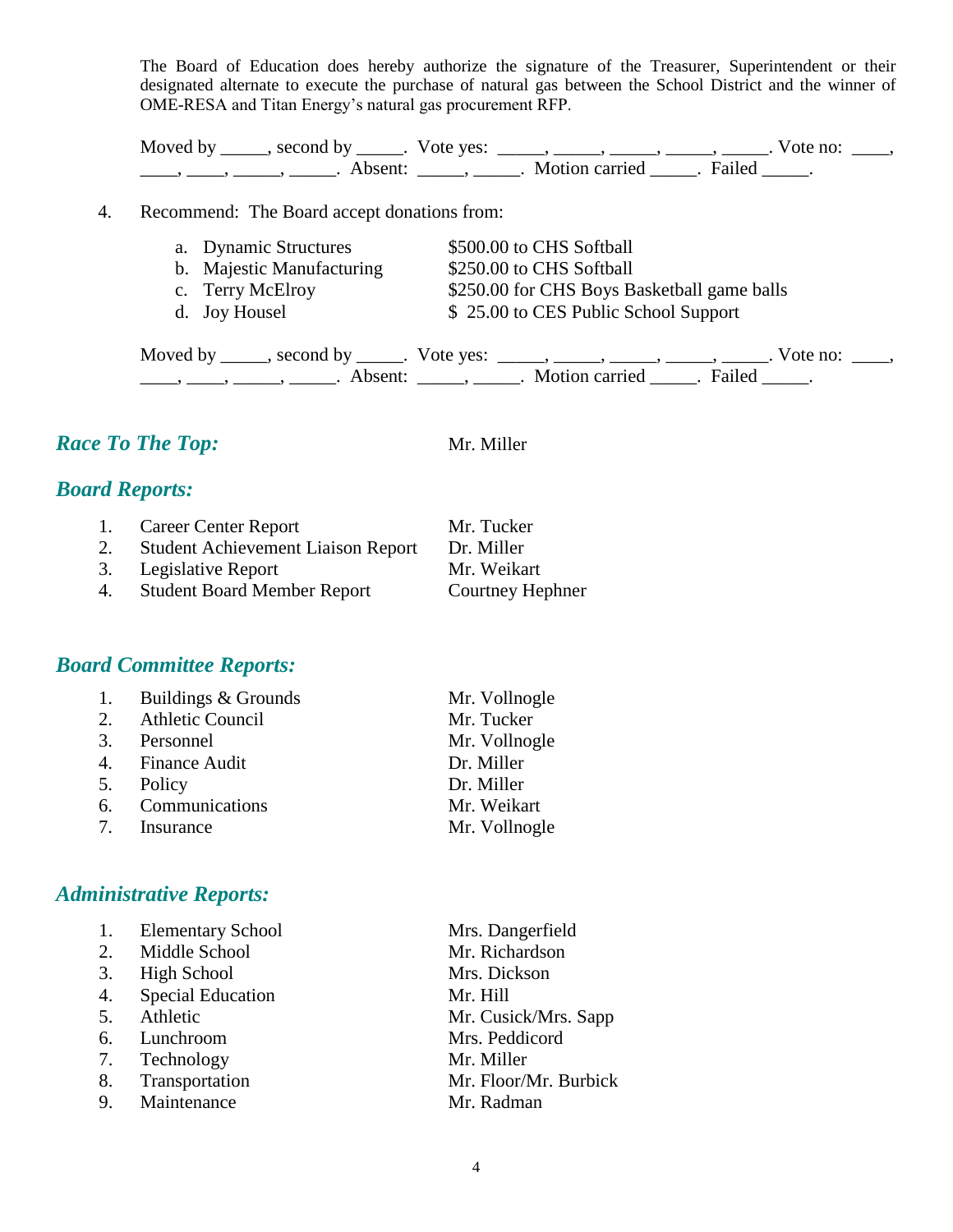## *Superintendent's Requests/Recommendations not included in Consent Agenda:*

1. Recommend: The Board adopt the following resolution regarding the retirement resignation of Karen Sapp, CMS Assistant Principal/Athletic Director, effective June 30, 2015:

*Whereas,* the Board of Education has received notice of the intended retirement of Karen Sapp, CMS Assistant Principal/Athletic Director, effective June 30, 2015;

*Whereas*, in her notice of retirement, Karen Sapp expressed an interest in returning to the District in the same position, CMS Assistant Principal/Athletic Director, that she currently holds;

*Now, Therefore, Be It Resolved,* that the Board accepts the retirement resignation of Karen Sapp effective June 30, 2015; and

 *Be It Further Resolved,* that the Board directs the Treasurer, in accordance with Ohio Revised Code Section 3307.353 to issue a Public Notice stating that Karen Sapp, currently employed in the District as CMS Assistant Principal/Athletic Director, will be retired and is seeking employment with the District in such position following retirement, and as such the Board, in accordance with Ohio Law, will hold a public meeting on the issue of Karen Sapp being employed in the District at 7:00 p.m. on June 10, 2015, in the Performing Arts Center at 44100 Crestview Road, Columbiana, Ohio 44408. Said Public Notice should appear at least once in the "Legal Notices" section of a newspaper of general circulation in the District and be included in any general notice of the Board Meeting at which the hearing is going to be held.

| Moved by | second by           | Vote yes: |                |        | vote no: |  |
|----------|---------------------|-----------|----------------|--------|----------|--|
|          | Absent <sup>.</sup> |           | Motion carried | Failed |          |  |

2. Recommend: The Board adopt the following resolution regarding the retirement resignation of Thomas Billet, CHS Teacher, effective May 29, 2015:

*Whereas,* the Board of Education has received notice of the intended retirement of Thomas Billet, CHS Teacher, effective May 29, 2015;

*Whereas*, in his notice of retirement, Thomas Billet expressed an interest in returning to the District in the same position, CHS Teacher, that he currently holds;

*Now, Therefore, Be It Resolved,* that the Board accepts the retirement resignation of Thomas Billet effective May 29, 2015; and

 *Be It Further Resolved,* that the Board directs the Treasurer, in accordance with Ohio Revised Code Section 3307.353 to issue a Public Notice stating that Thomas Billet, currently employed in the District as CHS Teacher, will be retired and is seeking employment with the District in such position following retirement, and as such the Board, in accordance with Ohio Law, will hold a public meeting on the issue of Thomas Billet being employed in the District at 7:00 p.m. on June 10, 2015, in the Performing Arts Center at 44100 Crestview Road, Columbiana, Ohio 44408. Said Public Notice should appear at least once in the "Legal Notices" section of a newspaper of general circulation in the District and be included in any general notice of the Board Meeting at which the hearing is going to be held.

Moved by \_\_\_\_\_, second by \_\_\_\_\_. Vote yes:  $\_\_\_\_\_\_\_\_\_\_\_\_\_\_\_$  \_\_\_\_\_, \_\_\_\_\_, \_\_\_\_\_. Vote no:  $\_\_\_\_\_\$ \_\_\_\_\_, \_\_\_\_\_\_, \_\_\_\_\_\_\_. Absent: \_\_\_\_\_\_, \_\_\_\_\_\_. Motion carried \_\_\_\_\_\_. Failed \_\_\_\_\_.